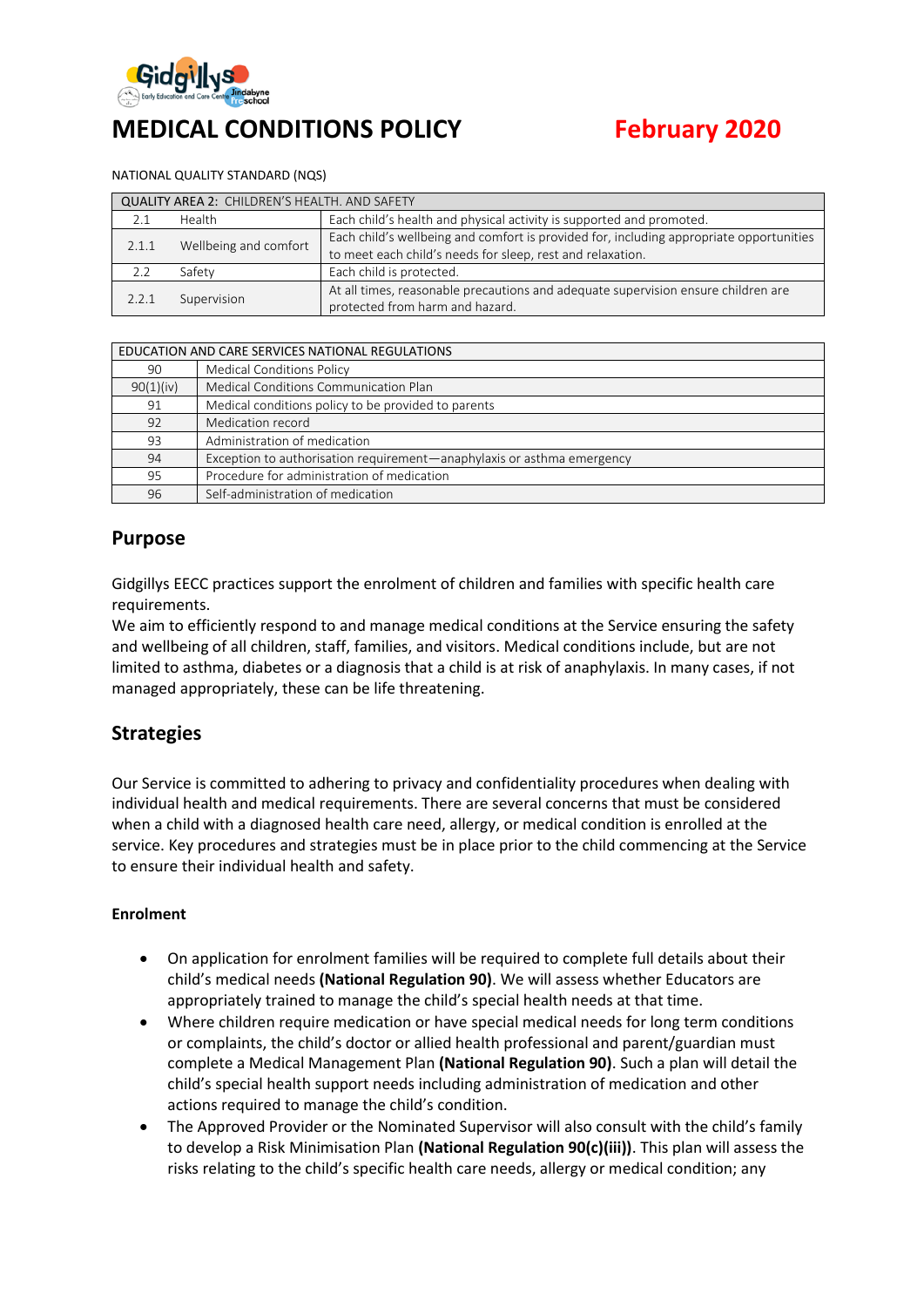

requirements for safe handling, preparation and consumption of food; notification procedures that inform other families about allergens that pose a risk; procedures for ensuring educators/students/volunteers can identify the child, their medication. (See Attached)

- Children with specific medical needs must be reassessed in regard to the child's needs and our service's continuing ability to manage the child's special needs, on a regular basis, depending on the specific child's medical condition.
- If a child's medical, physical, emotional or cognitive state changes the family will need to complete a new Medical Management Plan and our service will re-assess its ability to care for the child, including whether educators are appropriately trained to manage the child's ongoing special needs. Where the service staff have been found to have inadequate training, resources or facilities, training will be given, and resources will be considered and purchased where necessary.

## **Self-Administration of Medication**

Children who self-medicate must be over preschool age **(National Regulation 90(2))**. Parents must give permission to the service for the service to allow the child to self-medicate and this will be kept in the child's file.

## **Communication Strategies**

Our service will maintain the review and development of communication strategies to ensure that:

- Relevant staff members and volunteers are informed about the medical conditions policy and the medical management plan and Risk Minimisation Plan for each child.
- A child's parent should communicate any changes to the medical management plan and Risk Minimisation Plan for the child, setting out how that communication is to occur.

## **Administration of Prescribed Medication**

Prescribed medication, authorised medication and medical procedures can only be administered to a child:

- with written authorisation from the parent/guardian or a person named in the child's enrolment record as authorised to consent to administration of medication **(National Regulation 92(b))**.
- with two adults in attendance, one of whom must be an educator. One adult will be responsible for the administration and the other adult will witness the procedure.
- if the prescribed medication is in its original container bearing the child's name, dose and frequency of administration **(National Regulation 95)**.

## **Medical Management Plans**

Medical Management Plans are required if a child enrolled at our service has a specific health care need, allergy or relevant medical condition. This involves:

• Requiring a parent of the child to provide a medical management plan for the child. The medical management plan must include a current photo of the child and must clearly outline procedures to be followed by staff in the event of an incident relating to the child's specific health care needs **(National Regulation 90(c)(i))**.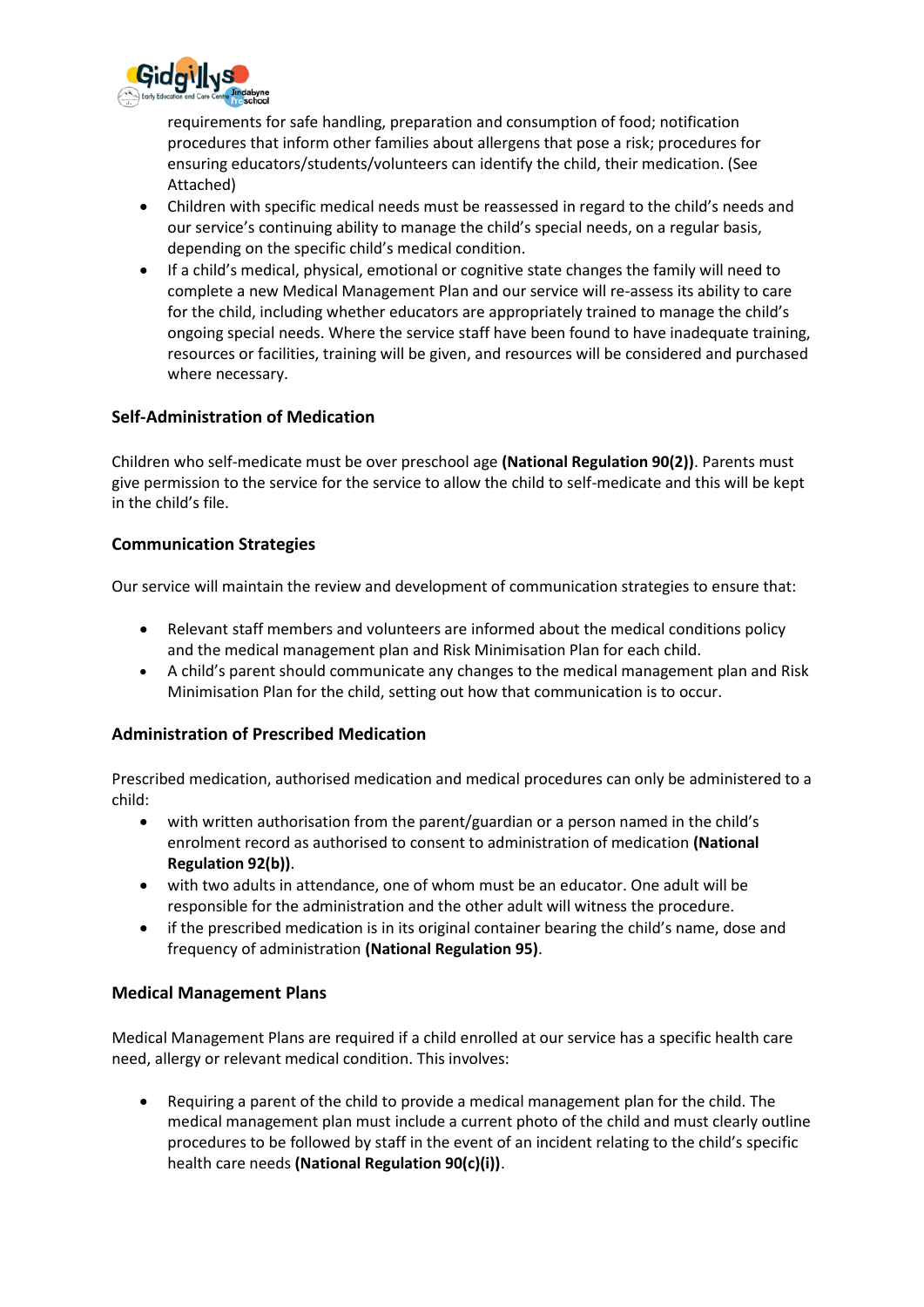

- Requiring the medical management plan to be followed in the event of an incident relating to the child's specific health care need, allergy or relevant medical condition **(National Regulation 90(c)(ii))**.
- A copy of the Medical Management Plan will be displayed for Educators and Staff to see to ensure the safety and wellbeing of the child, whilst ensuring the child's privacy by displaying in areas that are not generally high traffic areas of families.

## **Risk Minimisation Plans**

All children with a diagnosed medical condition must have a risk minimisation plan in place.

Risk Minimisation Plans are required to be developed in consultation with the parents of a child **(National Regulation 90(c)(iii))**:

- To ensure that the risks relating to the child's specific health care need, allergy or relevant medical condition are assessed and minimised.
- If relevant, to ensure that practices and procedures in relation to the safe handling, preparation, consumption and service of food are developed and implemented.
- If relevant, to ensure that practices and procedures to ensure that the parents are notified of any known allergens that pose a risk to a child and strategies for minimising the risk are developed and implemented.
- To ensure that practices and procedures ensuring that all staff members and volunteers can identify the child, the child's medical management plan and the location of the child's medication are developed and implemented.
- If relevant, to ensure that practices and procedures ensuring that the child does not attend the service without medication prescribed by the child's medical practitioner in relation to the child's specific health care need, allergy or relevant medical condition are developed and implemented.

## **Asthma**

- Whenever a child with asthma is enrolled at our service, or newly diagnosed as having a asthma, communication strategies will be developed to inform all relevant Educators, including students and volunteers, of:
	- o the child's name, and room they are educated and cared for (in the child's Risk Minimisation Plan)
	- o where the child's Medical Management Plan will be located
	- o where the child's preventer/reliever medication etc. will be stored
	- o which Educators will be responsible for administering treatment.
- Asthma reliever medications will be stored out of reach of children, in an easily accessible central location.
- Reliever medications together with a spacer will be included in our service's First Aid kit in case of an emergency situation where a child does not have their own reliever medication with them.
- Asthma Australia has a free asthma workshop series which consists of 6 online modules which go through a range of asthma management topics (Designed for health professionals to provide asthma education to their patients).
- Asthma Australia provides asthma first aid training for staff in schools which is also free of charge. This course provides up-to-date information on asthma and its management within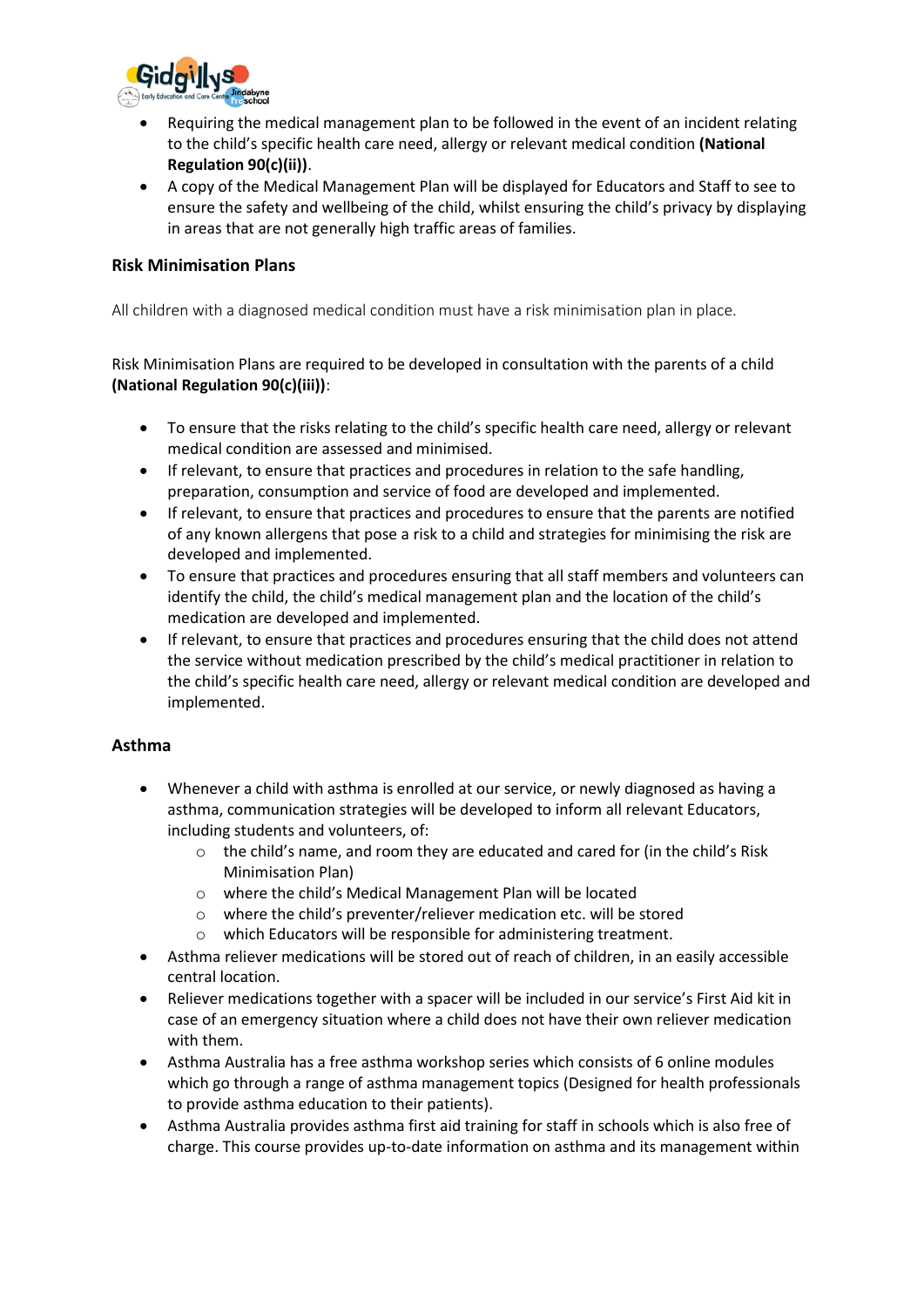

the school setting. This is also relevant to early childhood services. This course is used as a refresher rather than an accredited asthma management course.

## **Asthma Emergencies**

In the case of an asthma emergency, medication may be administered to a child without written parent/guardian authorisation. If medication is administered the parent/guardian of the child or the child's registered medical practitioner will be contacted as soon as possible

The National Asthma Council (NAC), recommends that should a child not known to have asthma appear to be in severe respiratory distress, the Asthma First Aid plan should be followed immediately. The following steps are recommended:

- If someone collapses and appears to have difficulty breathing, call an ambulance immediately, whether or not the person is known to have asthma; Give 4 puffs of a reliever medication and repeat if no improvement.
- Keep giving 4 puffs every 4 minutes until the ambulance arrives.
- No harm is likely to result from giving reliever medication to someone who does not have asthma.

## **Anaphylaxis**

- Whenever a child with severe allergies is enrolled at our service, or is newly diagnosed as having a severe allergy, a communications plan will be developed to inform all relevant educators, including students and volunteers **(National Regulations 90(1)(b))**, of:
	- o The child's name and allergy/medical condition details
	- o Where the risk minimisation plan and action plan is located
	- o The child's days of attendance and which room they are located
	- o Where the medication and or auto injectors are located in case of emergency and who is responsible in case of a medical emergency
	- o Changes to the child's medical condition.
- In accordance with the Education and Care Services National Regulations, our service will advise families that a child who has been diagnosed as at risk of anaphylaxis is enrolled at the education and care service **(National Regulation 173(f)(i))**. Notices will be posted in the foyer that "children with anaphylaxis attend here", and on the wall of the room that the child is in as well as in the office and kitchen. The notice will advise which foods are allergens and therefore not to be brought to the service.
- It is required that the child at risk of anaphylaxis will have a Medical Management Plan. (The Australian Society for Clinical Immunology and Allergy (ASCIA) has a plan format which is at the end of the policy). Educators will become familiar with the child's plan and also develop an Individual Anaphylaxis Risk Minimisation Plan for the child in consultation with the child's parents/guardians and appropriate medical professional.
- A child is not allowed to be left at the service without their medication and action plan. The medication must be in date and action plan must be updated and relevant.
- Any changes to a child's medical requirements must be communicated to the relevant staff within the service.

## **Anaphylaxis Emergencies**

• In the case of an anaphylaxis emergency, medication may be administered to a child without written parent/guardian authorisation. If medication is administered the parent/guardian of the child or the child's registered medical practitioner will be contacted as soon as possible.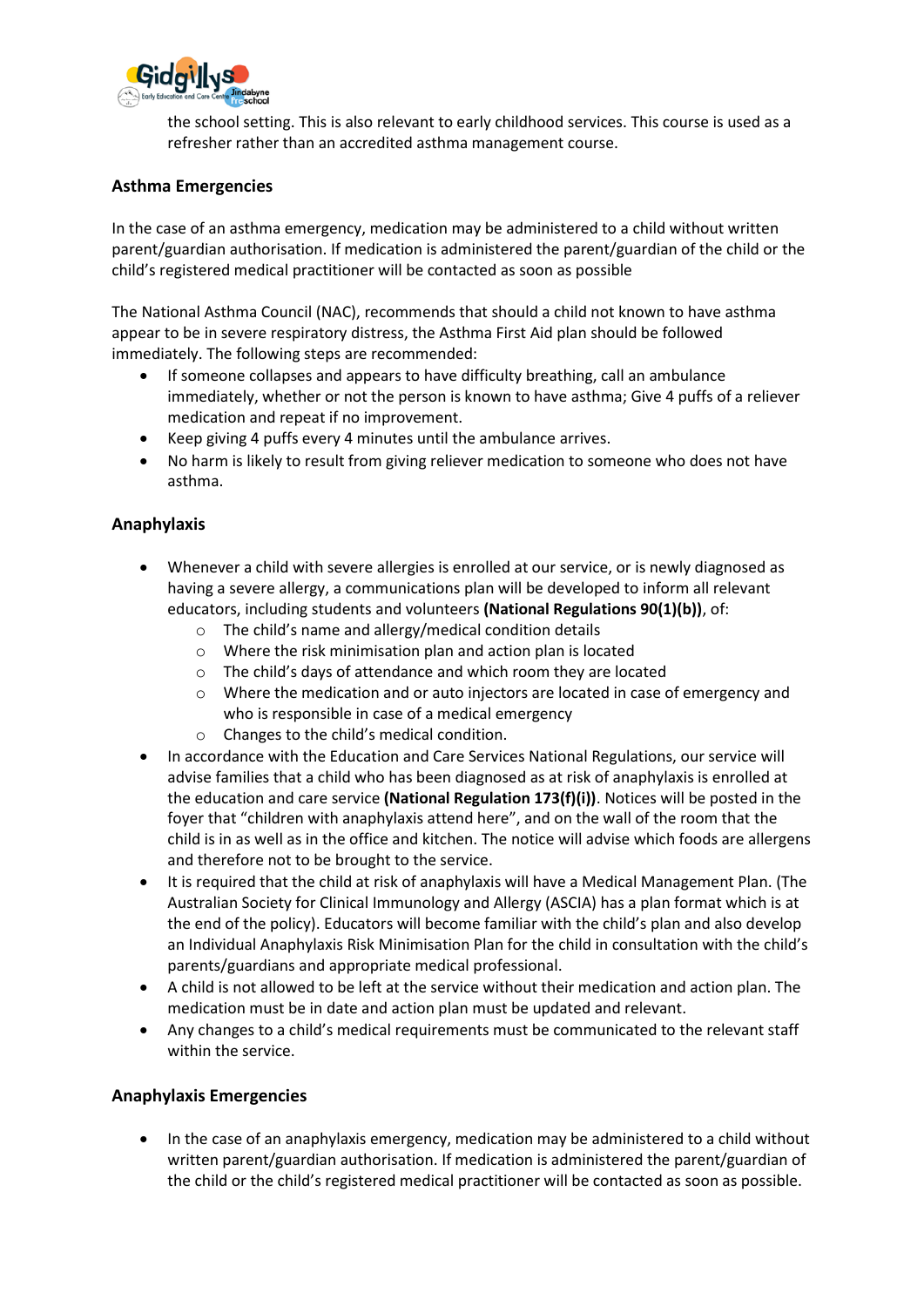

• For anaphylaxis emergencies, educators will follow the child's Emergency Action Plan. If a child does not have an adrenaline auto-injector and appears to be having a reaction, the educator will only administer adrenaline if the service has an additional adrenaline autoinjector for general use. Staff administering the adrenaline will follow the instructions stored with the device. An ambulance will always be called. The used auto-injector will be given to ambulance officers on their arrival. Another child's adrenaline auto-injector will NOT be used.

## **Diabetes**

Whenever a child with diabetes is enrolled at our service, or is newly diagnosed as having diabetes, a communications plan will be developed to inform all relevant educators, including students and volunteers, of:

- the child's name and room they are educated and cared for in;
- the child's Risk Minimisation Plan;
	- o where the child's Emergency Action Plan will be located;
	- o where the child's insulin/snack box etc. will be stored;
	- o which educators will be responsible for administering treatment.
- Educators will be aware of the signs and symptoms of low blood sugar including the child presenting pale, hungry, sweating, weak, confused and/or aggressive. Signs and symptoms

of high blood sugar include thirst, need to urinate, hot dry skin, smell of acetone on breath. Management of diabetes in children at our service will be supported by the child having in place an Emergency Action Plan which includes: Administration of Insulin, if needed - information on how to give insulin to the child, how much insulin to give, and how to store the insulin. Insulin may be delivered as a shot, an insulin pen, or via an insulin pump.

- $\circ$  Oral medicine children may be prescribed with oral medication.
- $\circ$  Meals and snacks Including permission to eat a snack anytime the child needs it.
- $\circ$  Blood sugar testing information on how often and when a child's blood sugar may need to be tested by educators
- $\circ$  Symptoms of low or high blood sugar one child's symptoms of low or high blood sugar may be different from another. The child's Action Plan should detail the child's symptoms of low or high blood sugar and how to treat it. For high blood sugar, low blood sugar, and/or hypoglycaemia, educators will follow the child's Emergency Action Plan.

## **Responsibilities of the Approved Provider**

- Ensuring the development of a communication plan and encouraging ongoing communication between parents/ guardians and staff regarding the current status of the child's specific health care need, allergy or other relevant medical condition, this policy and its implementation **(National Regulation 90 (1)(c)(iv))**.
- Ensuring relevant staff have a clear understanding and receive regular training in managing specific health care needs such as asthma management, anaphylaxis management and any other specific procedures that are required to be carried out as part of the care and education of a child with specific health needs.
- Ensuring at least one educator/staff member who has current accredited training in emergency management requirements for specific medical conditions is in attendance and immediately available at all times that children are being educated and cared for by the service **(National Regulation 136(1))**.
- Ensuring that a Risk Minimisation Plan is developed for each child with specific medical conditions on enrolment or upon diagnosis, and that the plan is reviewed at least annually.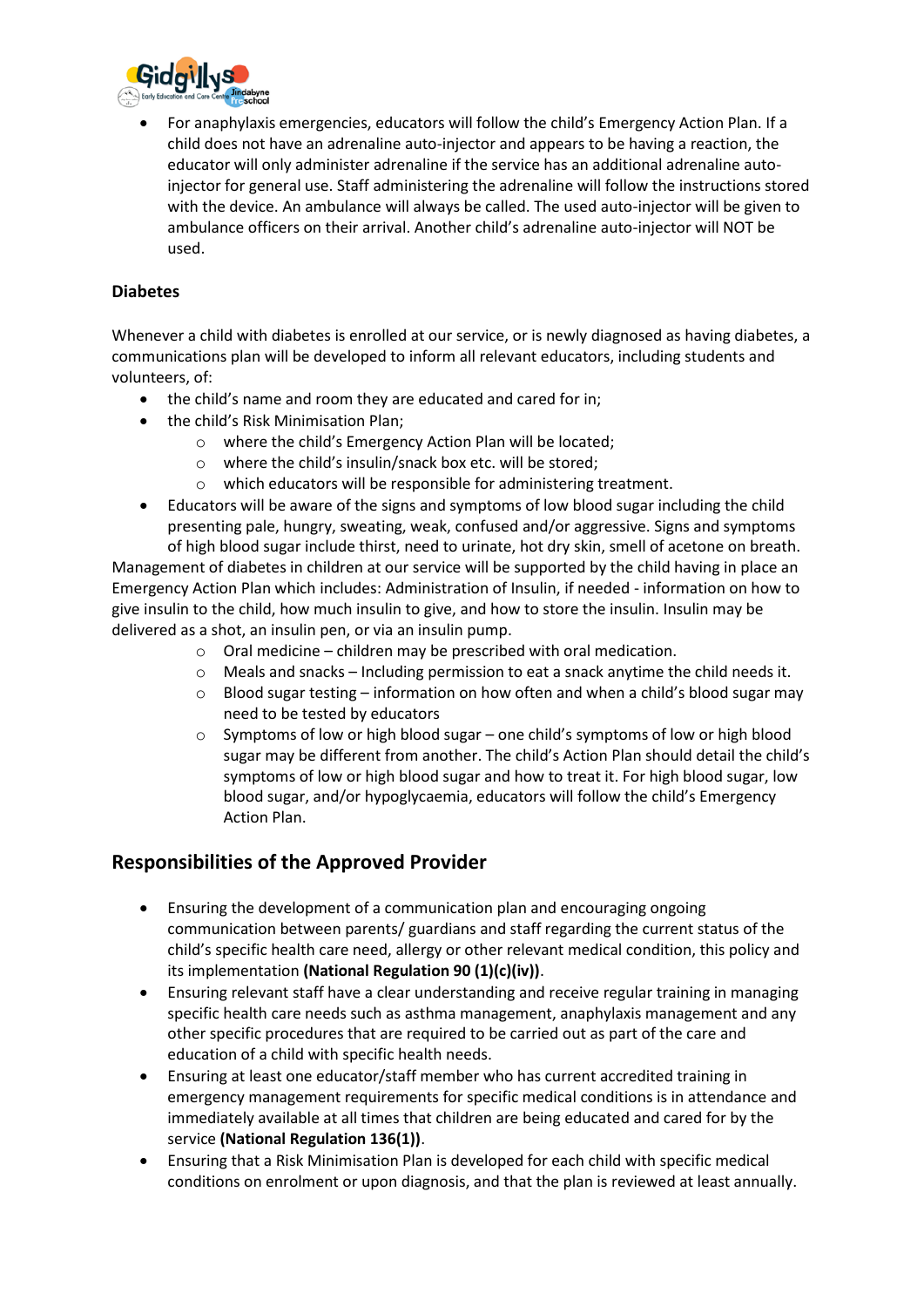

- Ensuring that parents/guardians who are enrolling a child with specific health care needs are provided with a copy of this and other relevant service policies **(National Regulation 91)**.
- Ensuring educators have access to emergency contact information.
- Ensuring families have submitted a Medical Management Plan.

## **Responsibilities of the Nominated Supervisor**

- Implementing this policy at the service and ensuring that all staff adhere to the policy.
- Informing the Approved Provider of any issues that impact on the implementation of this policy.
- Identifying specific training needs of staff who work with children diagnosed with a medical condition, and ensuring, that staff access appropriate training.
- Ensuring children do not swap or share food, food utensils or food containers.
- Ensuring food preparation, food service and relief staff are informed of children and staff who have specific medical conditions or food allergies, the type of condition or allergies they have, and the service's procedures for dealing with emergencies involving allergies and anaphylaxis.
- Ensuring a copy of the child's medical management plan is visible and known to staff in the service.
- Ensuring staff follow each child's Risk Minimisation Plan and Medical Management Plan.
- Ensuring opportunities for a child to participate in any activity, exercise or excursion that is appropriate and in accordance with their Risk Minimisation Plan.
- Providing information to the community about resources and support for managing specific medical conditions while respecting the privacy of families enrolled at the service.
- Maintaining ongoing communication between staff and parents/guardians in accordance with the strategies identified in the communication strategy to ensure current information is shared about specific medical conditions within the service.
- A copy of the child's medical management plan is visibly displayed in an area not generally available to families and known to staff in the Service.
- A child is not enrolled at, nor will attend the Service without a Medical Management Plan and prescribed medication by their Medical Practitioner. In particular, medication for lifethreatening conditions such as asthma inhalers, adrenaline auto injection devices and Insulin.
- In the event that a child suffers from a reaction, incident, situation, or event related to a medical condition the Service and staff will:
	- o Follow the child's Emergency Medical/Action Plan
	- o Call an ambulance immediately by dialling 000
	- o Commence first aid measures/monitoring
	- o Contact the parent/guardian when practicable but as soon as possible
	- $\circ$  Contact the emergency contact if the parents or guardian can't be contacted when practicable but as soon as possible
	- o Notify the regulatory authority (within 24 hours)

## **Responsibilities of the Educators**

• Communicating any relevant/changes information provided by parents/guardians regarding their child's medical condition to the Nominated Supervisor to ensure all information held by the service is current.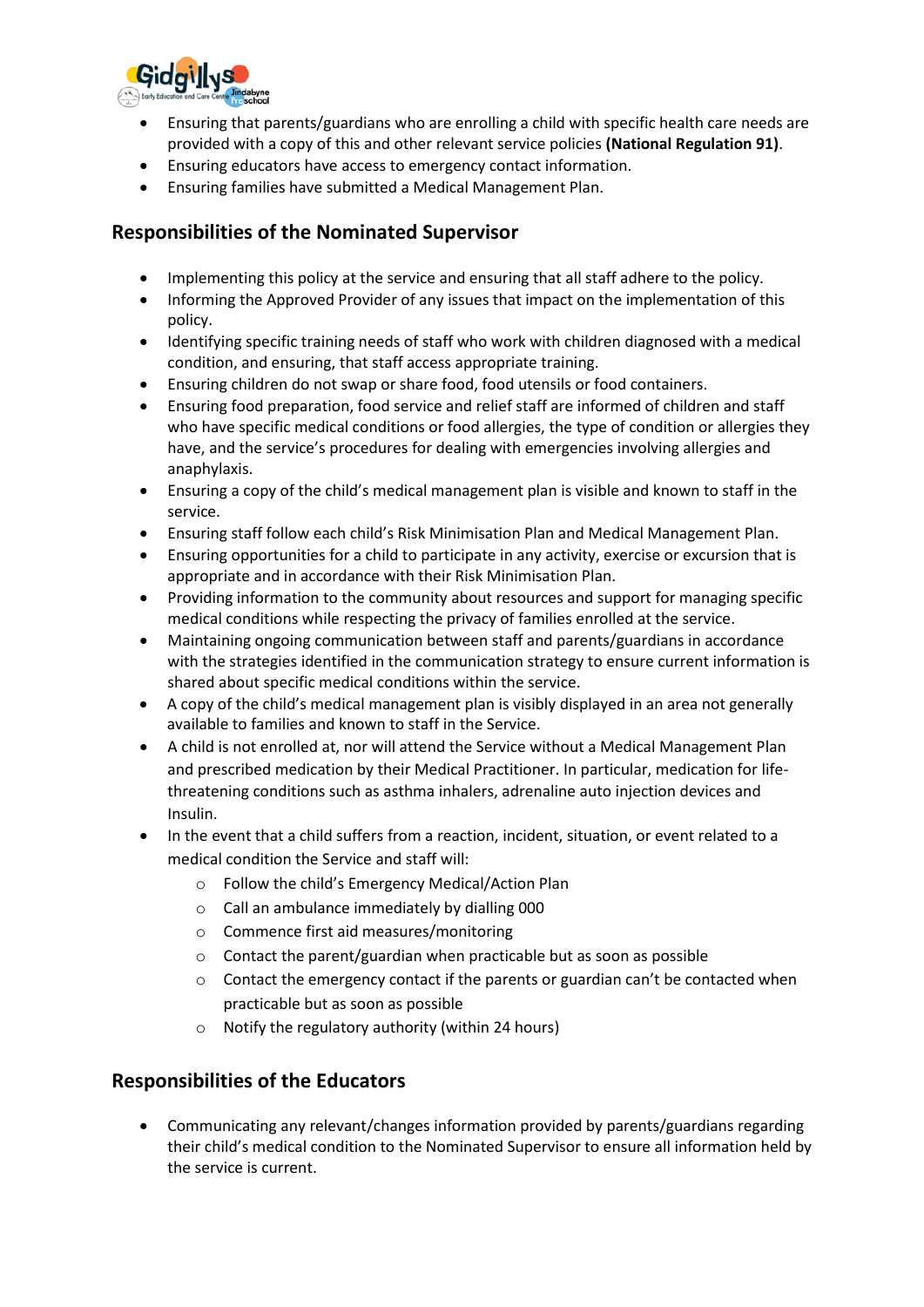

- Being aware of individual requirements of children with specific medical conditions and following their Risk Minimisation Plan and Medical Management Plan.
- Monitoring signs and symptoms of specific medical conditions and communicating any concerns to the Nominated Supervisor.
- Ensure that parents/guardians are contacted when concerns arise regarding a child's health and wellbeing.

## **Responsibilities of the Families**

- Informing the service of their child's medical conditions, if any, and informing the service of any specific requirements that their child may have in relation to their medical condition upon enrolment of child(ren).
- Developing a Risk Minimisation Plan with the nominated supervisor and/or other relevant staff members at the service.
- Providing a medical management plan signed by a medical practitioner, either on enrolment or immediately upon diagnosis of an ongoing medical condition. This medical management plan must include a current original photo of the child and must clearly outline procedures to be followed by staff in the event of an incident relating to the child's specific medical needs **(National Regulation 90(1)(c)(i))**.
- Families are responsible for communicating any changes to their child's medical management.

## **Related Statutory Obligations & Considerations**

## **Australian Children's Education and Care Quality Authority (ACECQA)**

http://www.acecqa.gov.au/

**Asthma Australia** https://www.asthmaaustralia.org.au/nsw/about-asthma/asthmaemergency

**Asthma Australia** https://asthmaonline.org.au/product/asthma-workshop-series-for-healthprofessionals/

**Asthma Australia** https://asthmaonline.org.au/product/asthma-first-aid-for-schools/ **Australasian Society of Clinical Immunology and Allergy**

https://www.allergy.org.au/patients/anaphylaxis-e-training-schools-and-childcare **Australasian Society of Clinical Immunology and Allergy**

https://www.allergy.org.au/health-professionals/ascia-plans-action-and-treatment

**Children (Education and Care Services) National Law (NSW) 104a**

https://www.legislation.nsw.gov.au/#/view/act/2010/104a/full

**Department of Education** - http://www.dec.nsw.gov.au/what-we-offer/regulation-andaccreditation/early-childhood-education-care

**Diabetes Australia** https://www.diabetesaustralia.com.au/

**Early Years Learning Framework (EYLF)** - http://files.acecqa.gov.au/files/National-Quality-Framework-Resources-

Kit/belonging being and becoming the early years learning framework for australia.pd f **Education and Care Services National Regulations** 

http://www.legislation.nsw.gov.au/#/view/regulation/2011/653

**National Quality Framework (NQF)** - http://acecqa.gov.au/national-quality-framework/ **National Asthma Council Australia** https://www.nationalasthma.org.au/health-

professionals/asthma-action-plans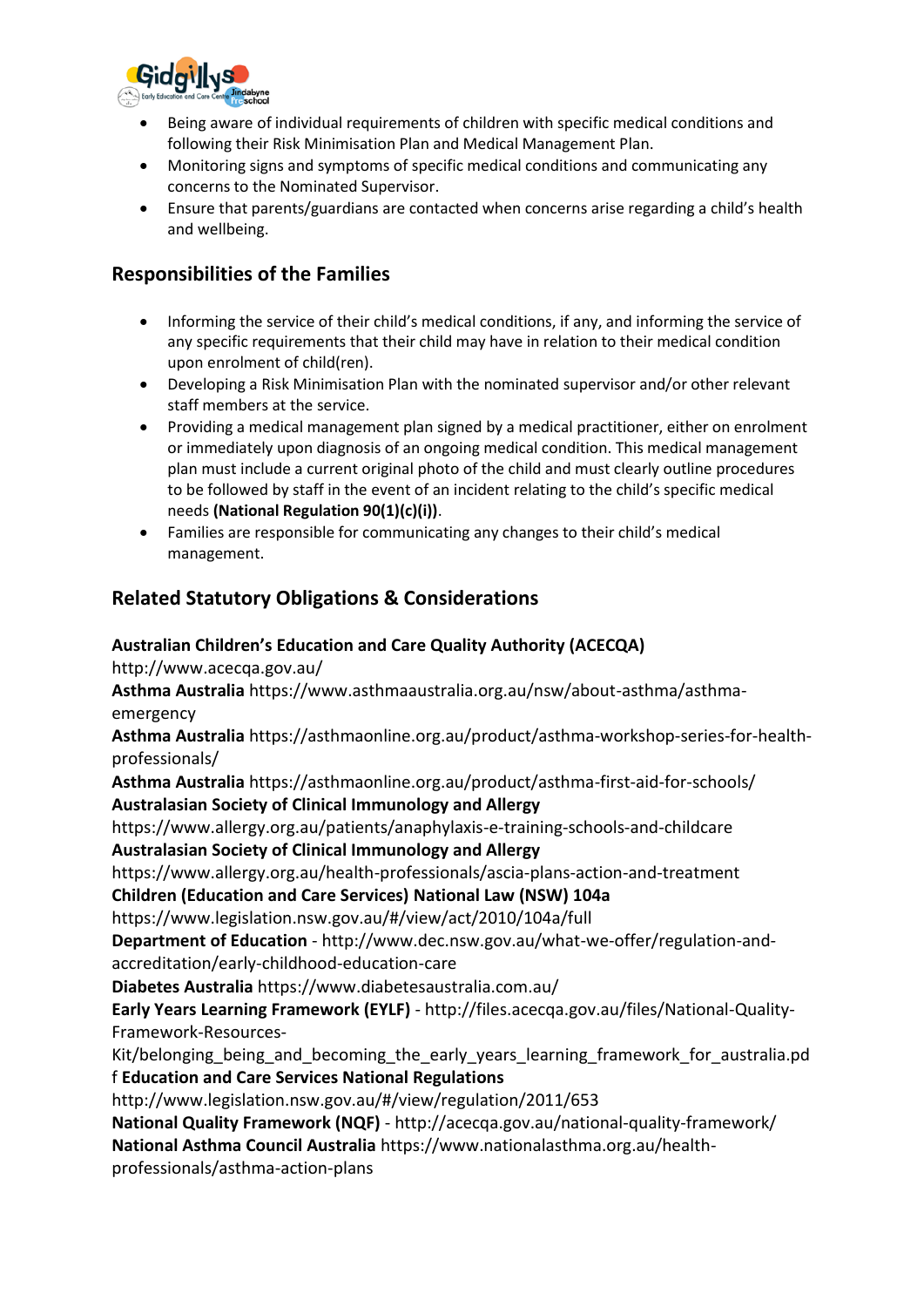

## **Related Telephone Numbers**

- Early Childhood Directorate 1800 619 113
- NSW Health 9391-9000
- National Asthma Council (03) 9929 4333
- Asthma Australia 1800 278 462
- Diabetes Australia 1300 136 588
- Health Direct 1800 022 222
- Emergency Services 000
- Asthma Assist 1800 278 462

## **Amendment History**

| <b>Date</b>                    | <b>Amendment</b>            | <b>Notes of amendment</b>                                                                                  |
|--------------------------------|-----------------------------|------------------------------------------------------------------------------------------------------------|
| $6th$ June 2018                | <b>Policy Created</b>       |                                                                                                            |
| 11 <sup>th</sup> February 2019 | Policy review               | -Risk minimisation plan attached to policy.<br>-Authorisation to display information attached to<br>policy |
| 20 <sup>th</sup> February 2020 | Policy reviewed and amended | -Grammar errors fixed<br>-Formatting<br>-NQS & Regulations Added                                           |

This policy will be updated to ensure compliance with all relevant legal requirements every year. Appropriate consultation of all stakeholders (including staff and families) will be conducted on a timely basis. In accordance with Regulation 172 of the *Education and Care Services National Regulation*, families of children enrolled will be notified at least 14 days and their input considered prior to any amendment of policies and procedures that have any impact on their children or family.

| Date:               | 20 <sup>th</sup> February 2020 |
|---------------------|--------------------------------|
| Version:            | 003                            |
| Last Amended By:    | <b>Natalie Payne</b>           |
| <b>Next Review:</b> | February 2021                  |
| Position:           | <b>Educational Leader</b>      |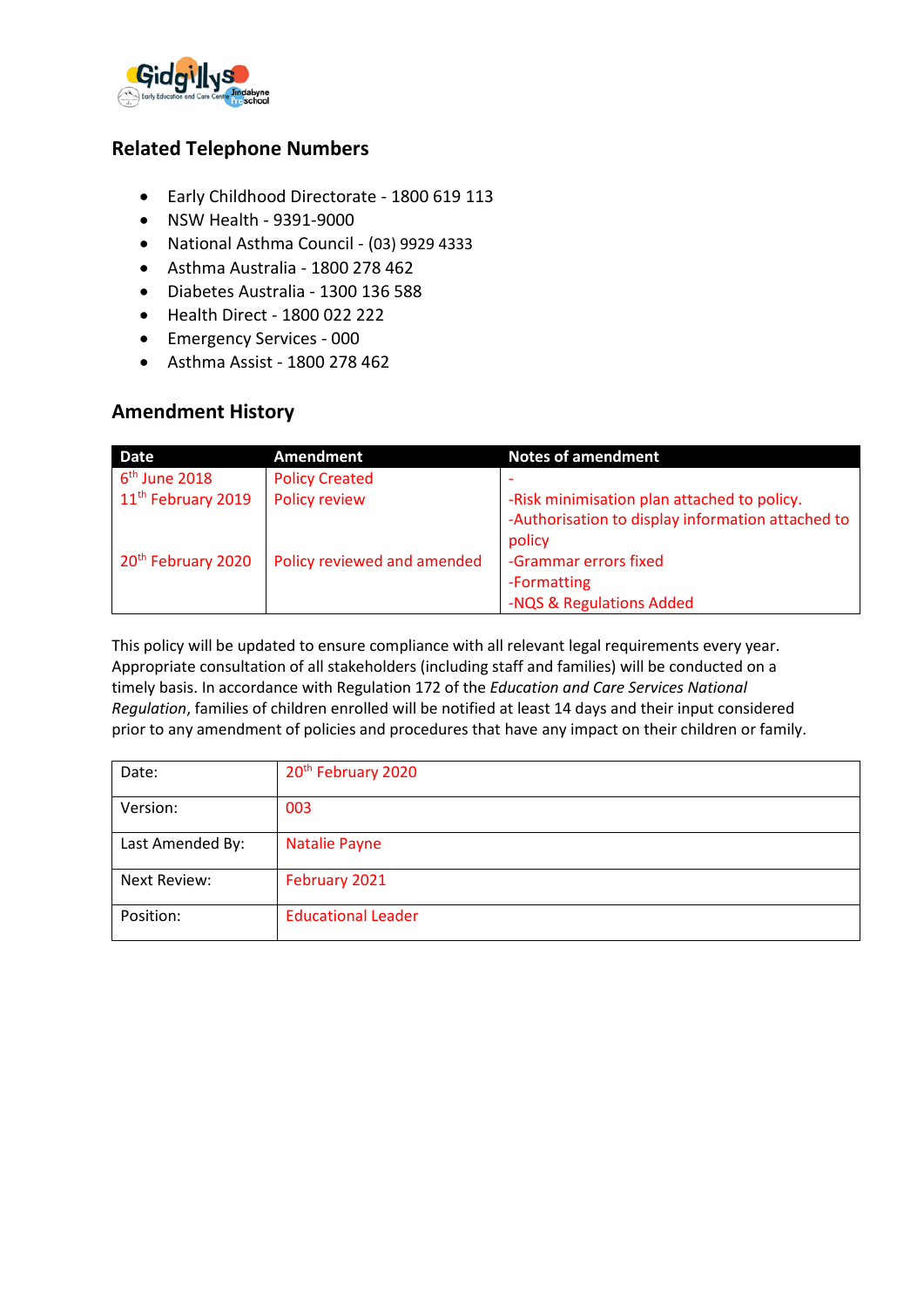

## **Medical Conditions Risk Minimisation Plan and Communication Plan**

## **Child's Name**

**Specific health care need, allergy or diagnosed medical condition**

## **Medical risks at the service and how these are minimised**

- Anaphylaxis, asthma and first aid trained educators are on the premises at all times.
- The medical management plan, risk minimisation plan and medication are accessible to all educators. A copy of the medical management plan and risk minimisation plan will be stored in the child's main classroom, with the child's medication, with the First Aid Kit.
- The child's medication is stored in the first aid cupboard. The child's Auto-Injector/Asthma medication is accessible in the environment where educators are supervising the child (this may be an excursion)
- Service emergency asthma kit is stored in evacuation bag.
- The child's medication will be checked monthly to ensure it is current and has not expired.
- If we have a child with anaphylaxis enrolled at the centre, there is a notification of child at risk of anaphylaxis displayed in the front foyer with other prescribed information.
- The Nominated Supervisor will identify all children with specific health care needs, allergies or diagnosed medical conditions to all new educators, staff, volunteers and students, and ensure they know the location of the child's medical management plan, risk minimisation plan and medication.
- Parents are required to authorise administration of medication on medication record, and educators will complete administration of medication record whenever medication is provided.
- The Nominated Supervisor will notify the parents of any allergens that pose a risk to the child.
- The service will display the child's picture, first name, medication held, and brief description of allergy/condition on a poster in all children's rooms and prominent places to alert all staff, volunteers and students. It is necessary to get parents approval for this or the information must be displayed so it is not visible to other families and visitors to protect the child's privacy.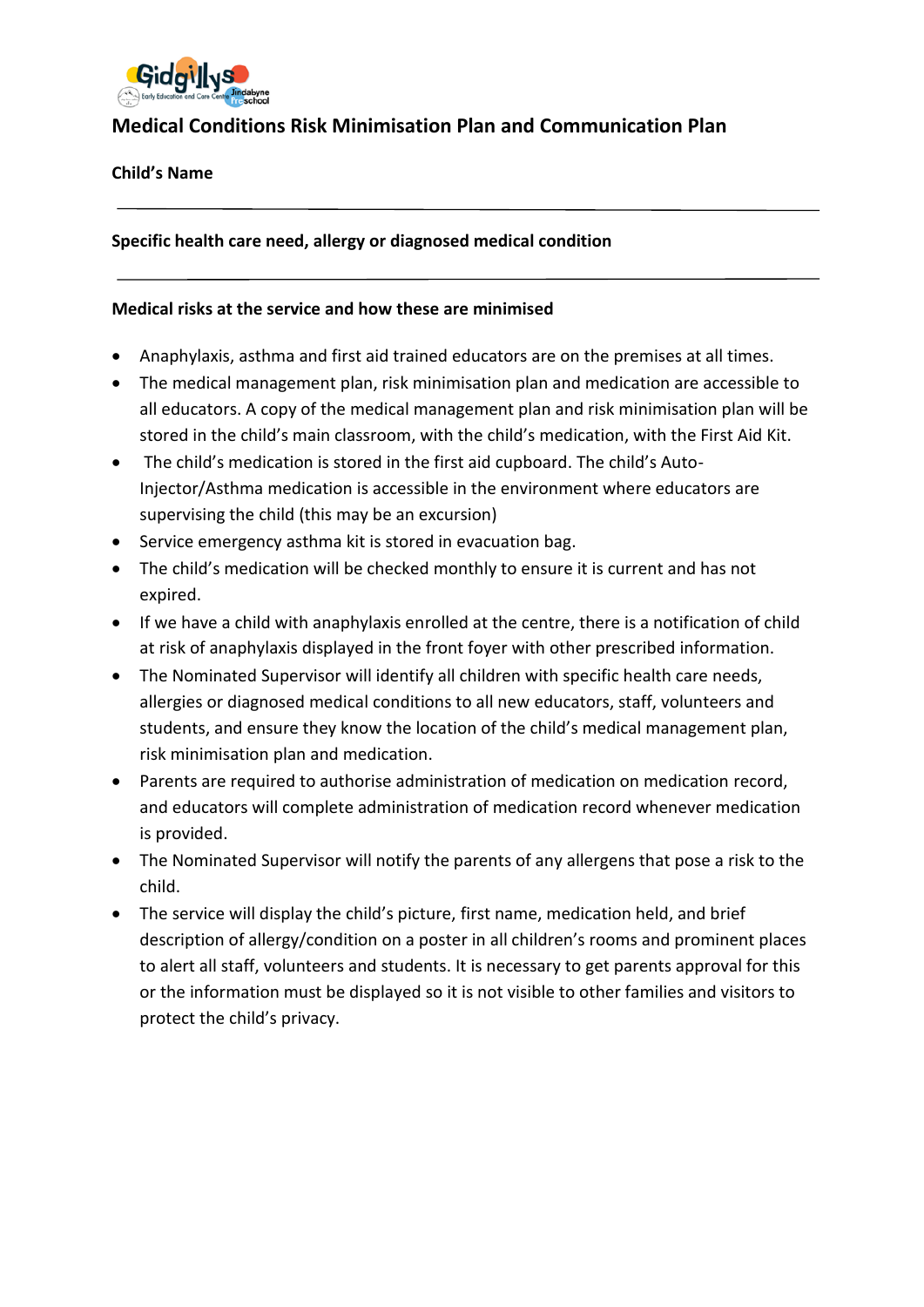

**The triggers for the child's health care need, allergy or medical condition are:** List triggers using medical management plan and information from parents

## **What educators, staff and volunteers will do to minimise effect of triggers:**

This must be written in response to known allergens or child's health care needs. Service may have a separate section for kitchen staff if child has an allergy to a food.

#### **Medical Communication Plan Service**

Educators:

- will complete an Incident, Injury, Trauma and Illness form and advise you when your child requires medication where this has not previously been authorised (for a specific day or time).
- may enquire about the child's health to check if there have been any changes in their condition or treatment
- advise parents if child's medication needs to be replenished.

The Nominated Supervisor will:

- advise all new educators, staff, volunteers and students about the location of the child's medical management plan, risk minimisation plan and medication as part of their induction
- review the child's medical management plan, risk minimisation plan and medication regularly at staff meetings, and seek feedback from educators about any issues or concerns they may have in relation to the child's medical condition
- regularly remind parents of children with health care needs, allergies or diagnosed medical conditions to update their child's medical management plan, risk minimisation information and medication information through emails and verbal communication.
- update a child's enrolment and medical information as soon as possible after parents update the information.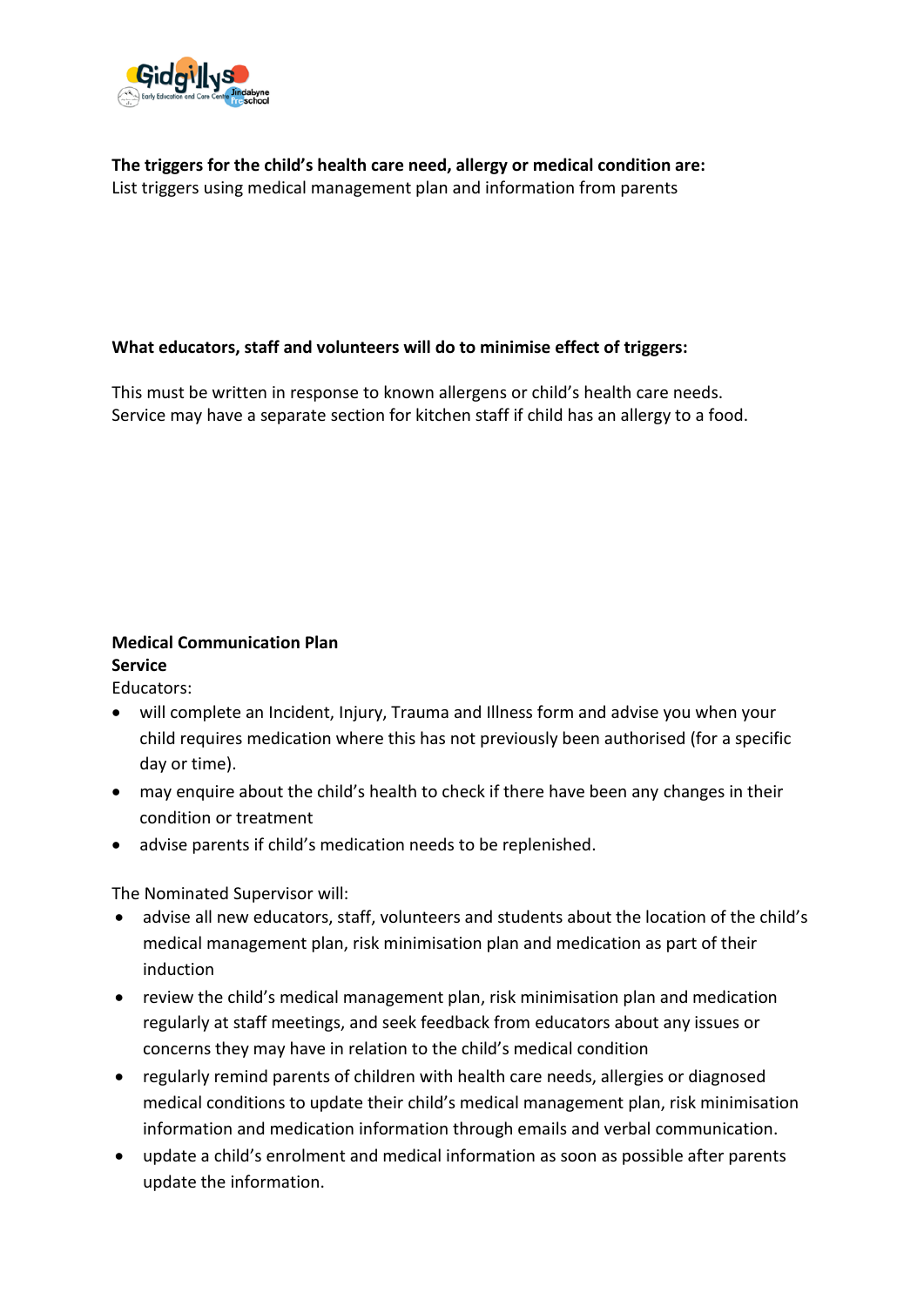

## **Parents**

Parents will:

- Give advice to the Nominated Supervisor of changes in the medical management plan or medication via email as soon as possible after the change, and immediately provide an updated medical management plan, medication and medication authorisation (if relevant)
- provide an updated medical management plan annually, whenever it is updated or prior to expiry
- provide details annually in enrolment documentation of any medical condition
- advise educators verbally or in writing on arrival of symptoms requiring administration of medication in the past 48 hours and the cause of the symptoms if known
- ensure the service has adequate supplies of the child's medication.

A copy of the Medical Conditions Policy is attached.

I/we agree to these arrangements, including the display of our child's picture, first name, medication held and location, and brief description of allergy/condition on a poster in all children's rooms and prominent places to alert all staff, volunteers and students.

Parent/s signature

Nominated Supervisor \_\_\_\_\_\_\_\_\_\_\_\_\_\_\_\_\_\_\_\_\_\_\_\_\_\_\_\_\_\_\_\_

Date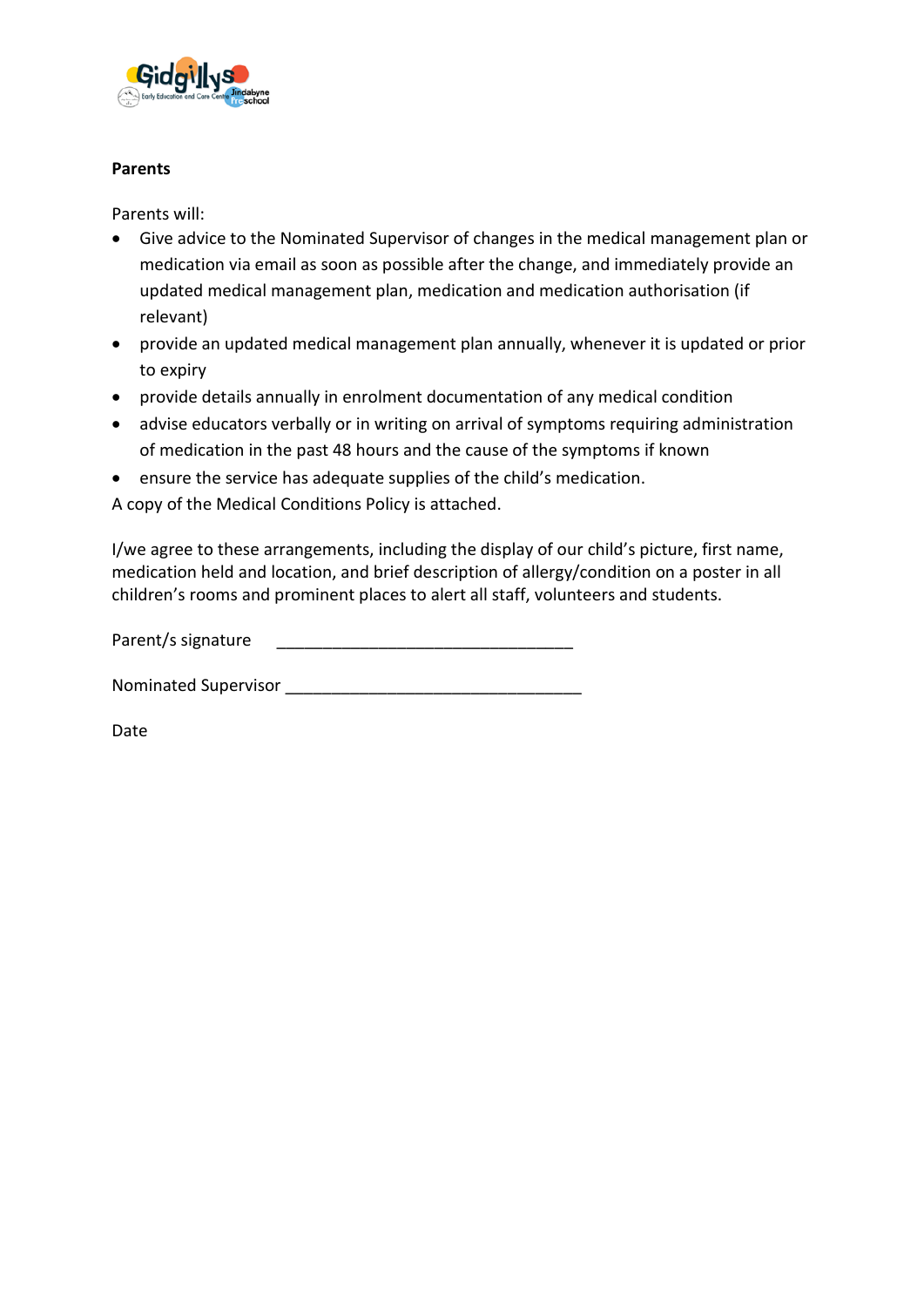

| <b>Communication</b> | Date | <b>Educator Signature</b> | <b>Parent Signature</b> |
|----------------------|------|---------------------------|-------------------------|
|                      |      |                           |                         |
|                      |      |                           |                         |
|                      |      |                           |                         |
|                      |      |                           |                         |
|                      |      |                           |                         |
|                      |      |                           |                         |
|                      |      |                           |                         |
|                      |      |                           |                         |
|                      |      |                           |                         |
|                      |      |                           |                         |
|                      |      |                           |                         |
|                      |      |                           |                         |
|                      |      |                           |                         |
|                      |      |                           |                         |
|                      |      |                           |                         |
|                      |      |                           |                         |
|                      |      |                           |                         |
|                      |      |                           |                         |
|                      |      |                           |                         |
|                      |      |                           |                         |
|                      |      |                           |                         |
|                      |      |                           |                         |
|                      |      |                           |                         |
|                      |      |                           |                         |